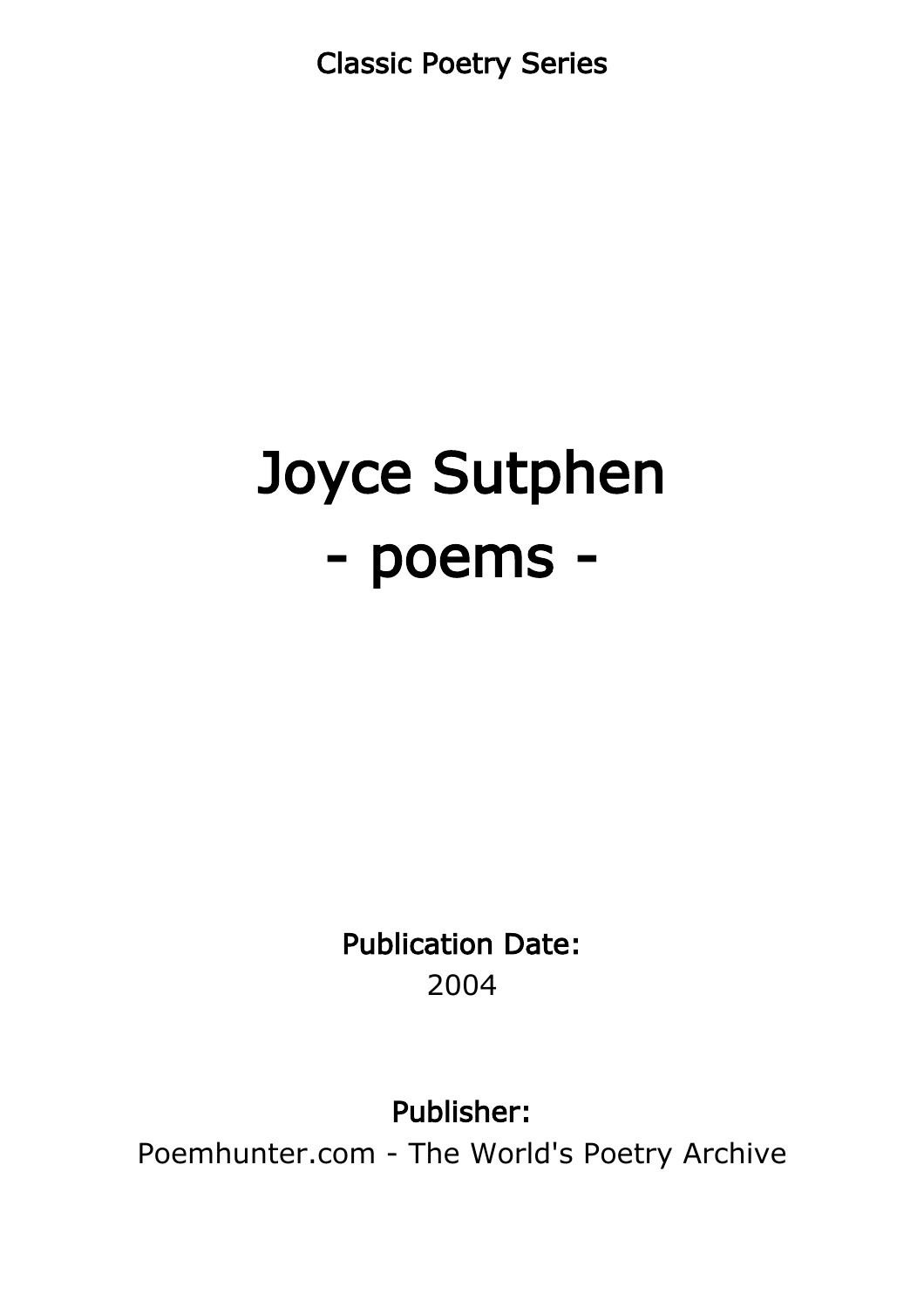# Joyce Sutphen()

Joyce Sutphen (born 1949) is an American poet, currently serving as Minnesota's Poet Laureate. She is the state's second laureate, appointed by Governor Mark Dayton in August, 2011. Sutphen also serves as a professor of English at Gustavus Adolphus College in St. Peter, Minnesota.

Sutphen was raised in Saint Joseph, Minnesota and currently resides in the city of Chaska. She holds degrees from the University of Minnesota including her Ph.D. in Renaissance Drama.

Her first book of poetry, Straight Out of View (Beacon Press, 1995), won the Barnard New Women's Poets Prize. Her second, Coming Back to the Body (Holy Cow! Press, 2000), was a finalist for a Minnesota Book Award, and her third, Naming the Stars (2004), also from Holy Cow! Press, won the Minnesota Book Award in Poetry.

In 2005, Red Dragonfly Press published a fine press edition of Fourteen Sonnets. Her poems have appeared in American Poetry Review, Poetry, The Gettysburg Review, Water~Stone, Hayden's Ferry, Shenandoah, Luna.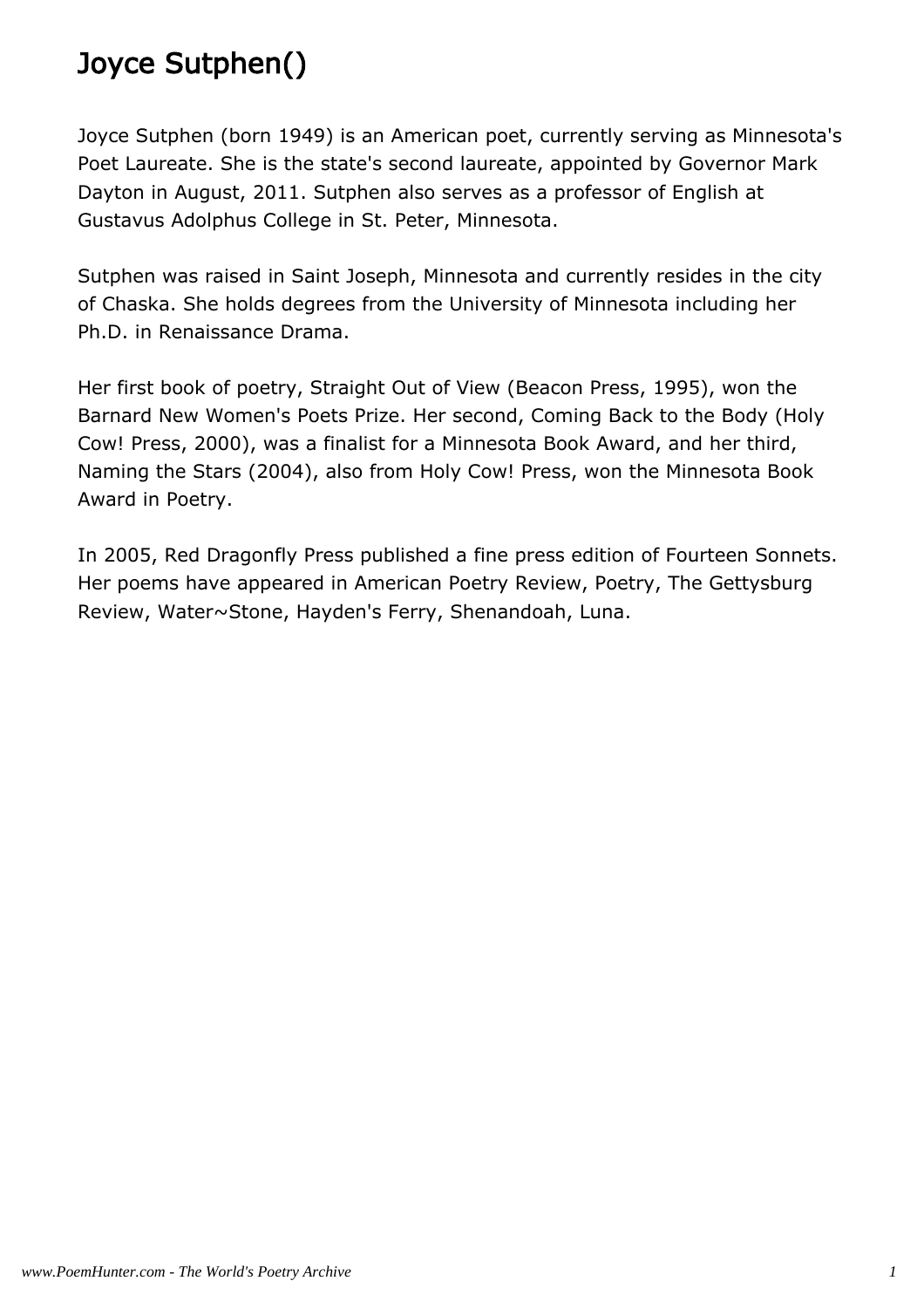# A Kind Of Villanelle

I will have been walking away: no matter what direction I intended, at that moment, I will have been walking

Away into the direction that you now say I have always intended, no matter what my intention was then, I will have been

Walking away, though it will not be clear what it was that I was leaving or even why, it seems that you will say

That always, I was walking away, intending a direction that was not towards you, but moving away with every step,

Or, even when I pretended to be walking towards you, only making the place for my feet to go backwards,

Away, where I will have been walking, always away: intention and direction unknown, but knowing you will always say I will have been walking away.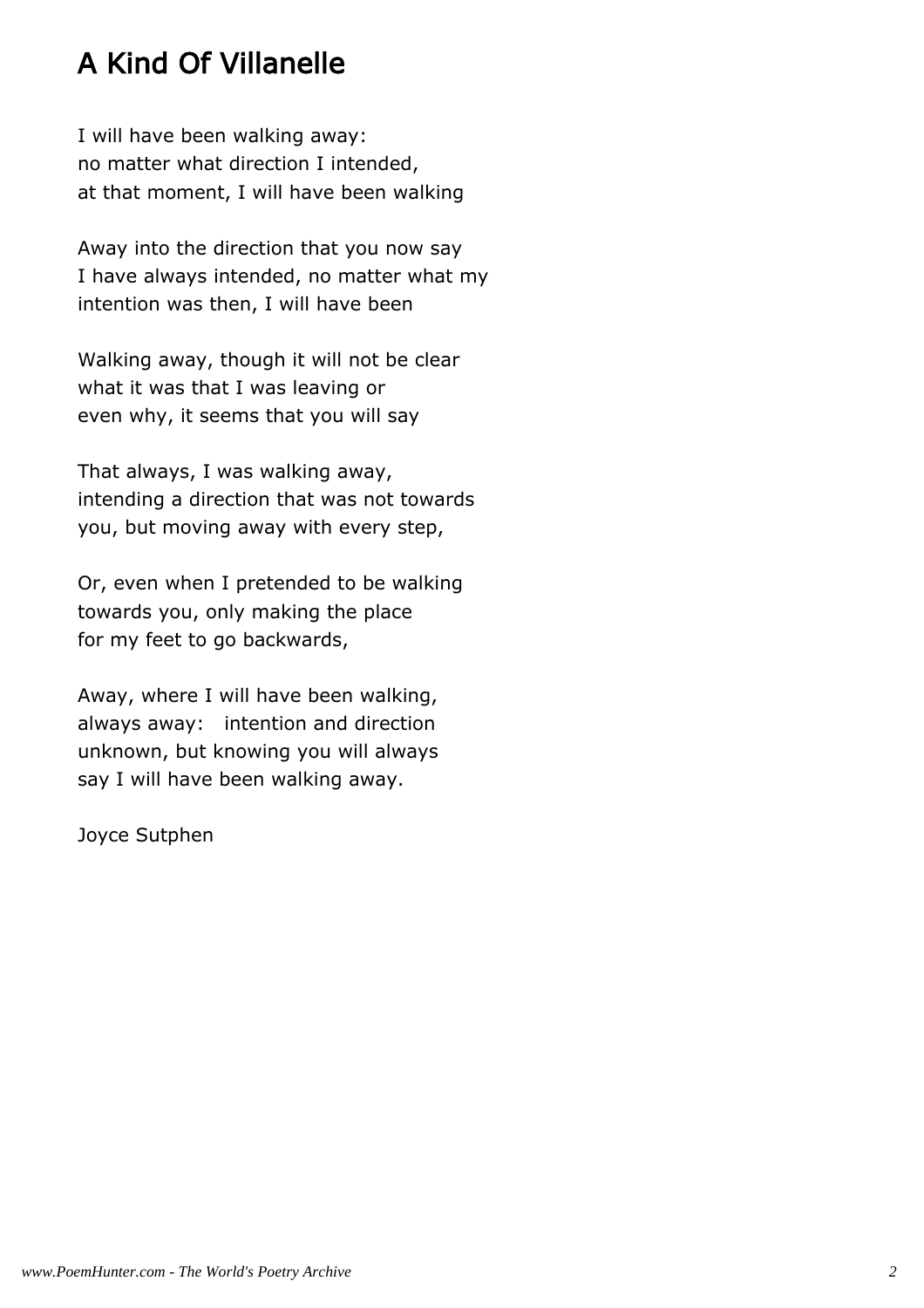# At The Moment

Suddenly, I stopped thinking about Love, after so many years of only that, after thinking that nothing else mattered.

And what was I thinking of when I stopped thinking about Love? Death, of course—what else could take Love's place? What else could hold such force?

I thought about how far away Death once had seemed, how unexpected that it could happen to someone I knew quite well,

how impossible that this should be the normal thing, as natural as frost and winter. I thought about the way we'd aged,

how skin fell into wrinkles, how eyes grew dim; then (of course) my love, I thought of you.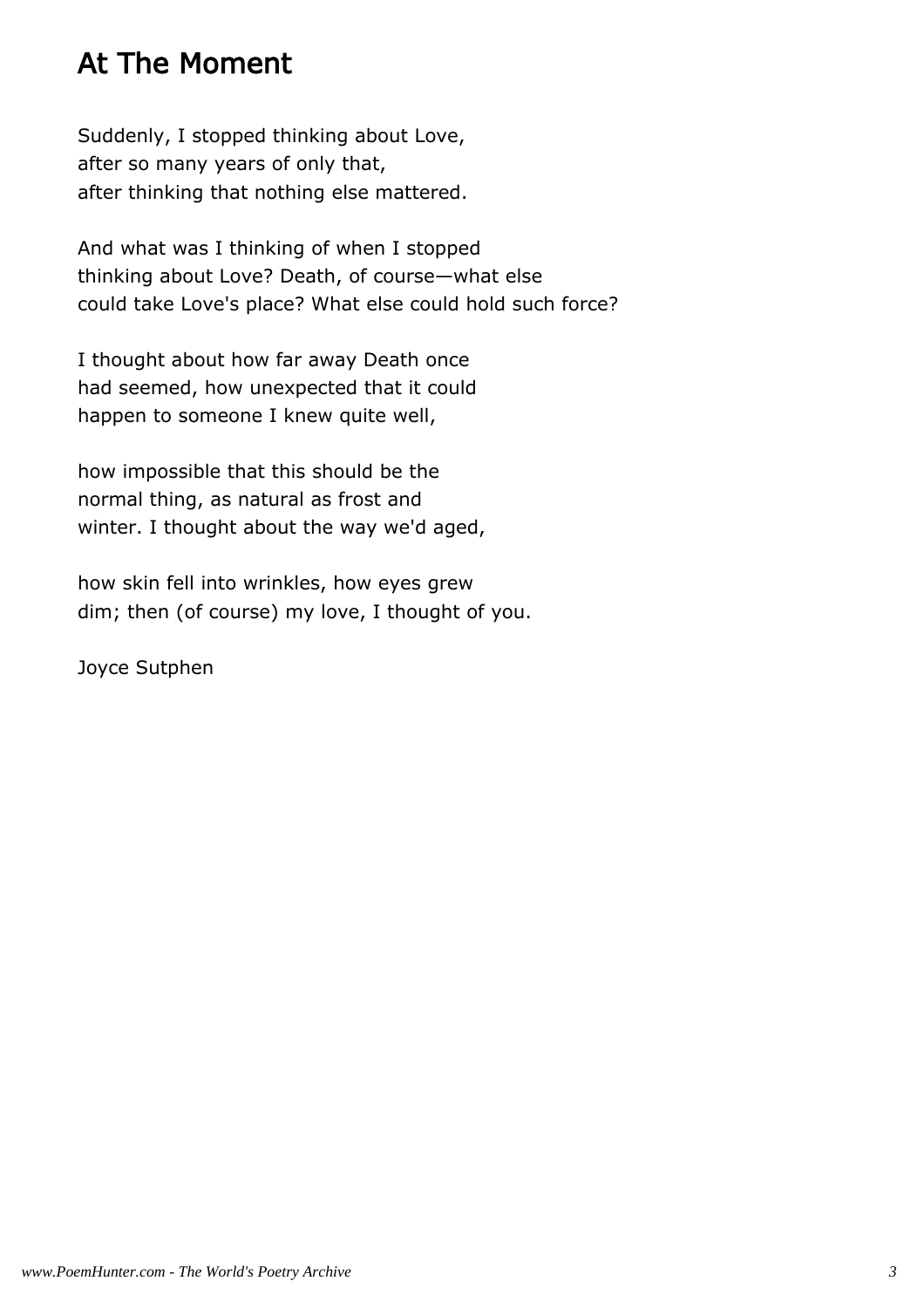# Casino

My mind is shuffling its deck tonight, slipping one card over another, letting them all fall together at the corners; the random hand of memory is dealing from the bottom of the pack.

First: a bearded man emptying the dragon kiln, then a woman whistling, her face turned away as she opens the oven. Next: a big cat, six toes on each paw, climbing up the yardpole. Last: a pair of workhorses circling a tree until they grind themselves to dust.

There is no one home in the world tonight. Everyone is out of range. The cradles are empty, the boughs broken down. Trees go helter-skelter and the wheel is creaking on its shaft. Hit me, I say to the dealer. Hit me again.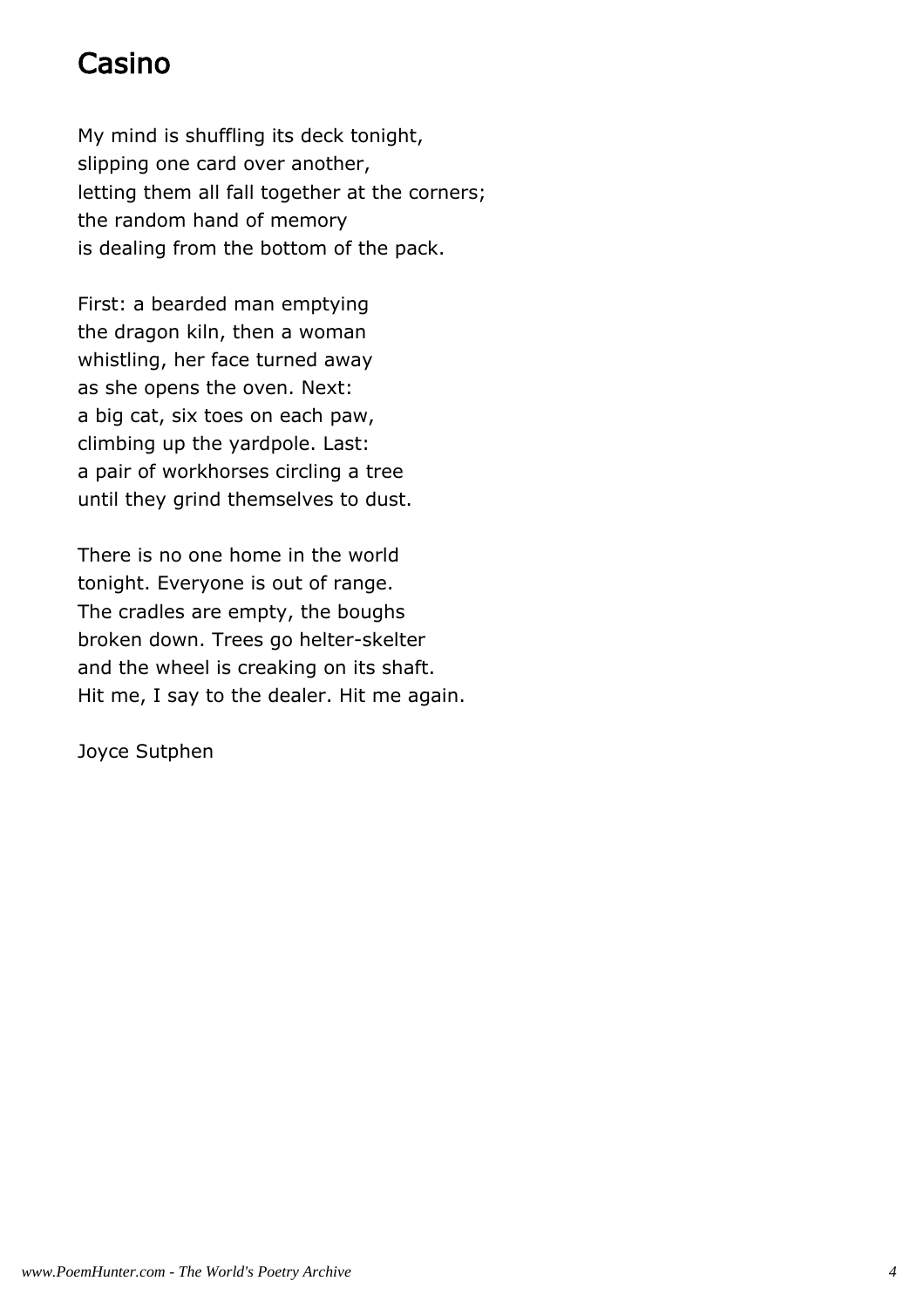#### **Crossroads**

The second half of my life will be black to the white rind of the old and fading moon. The second half of my life will be water over the cracked floor of these desert years. I will land on my feet this time, knowing at least two languages and who my friends are. I will dress for the occasion, and my hair shall be whatever color I please. Everyone will go on celebrating the old birthday, counting the years as usual, but I will count myself new from this inception, this imprint of my own desire.

The second half of my life will be swift, past leaning fenceposts, a gravel shoulder, asphalt tickets, the beckon of open road. The second half of my life will be wide-eyed, fingers shifting through fine sands, arms loose at my sides, wandering feet. There will be new dreams every night, and the drapes will never be closed. I will toss my string of keys into a deep well and old letters into the grate.

The second half of my life will be ice breaking up on the river, rain soaking the fields, a hand held out, a fire, and smoke going upward, always up.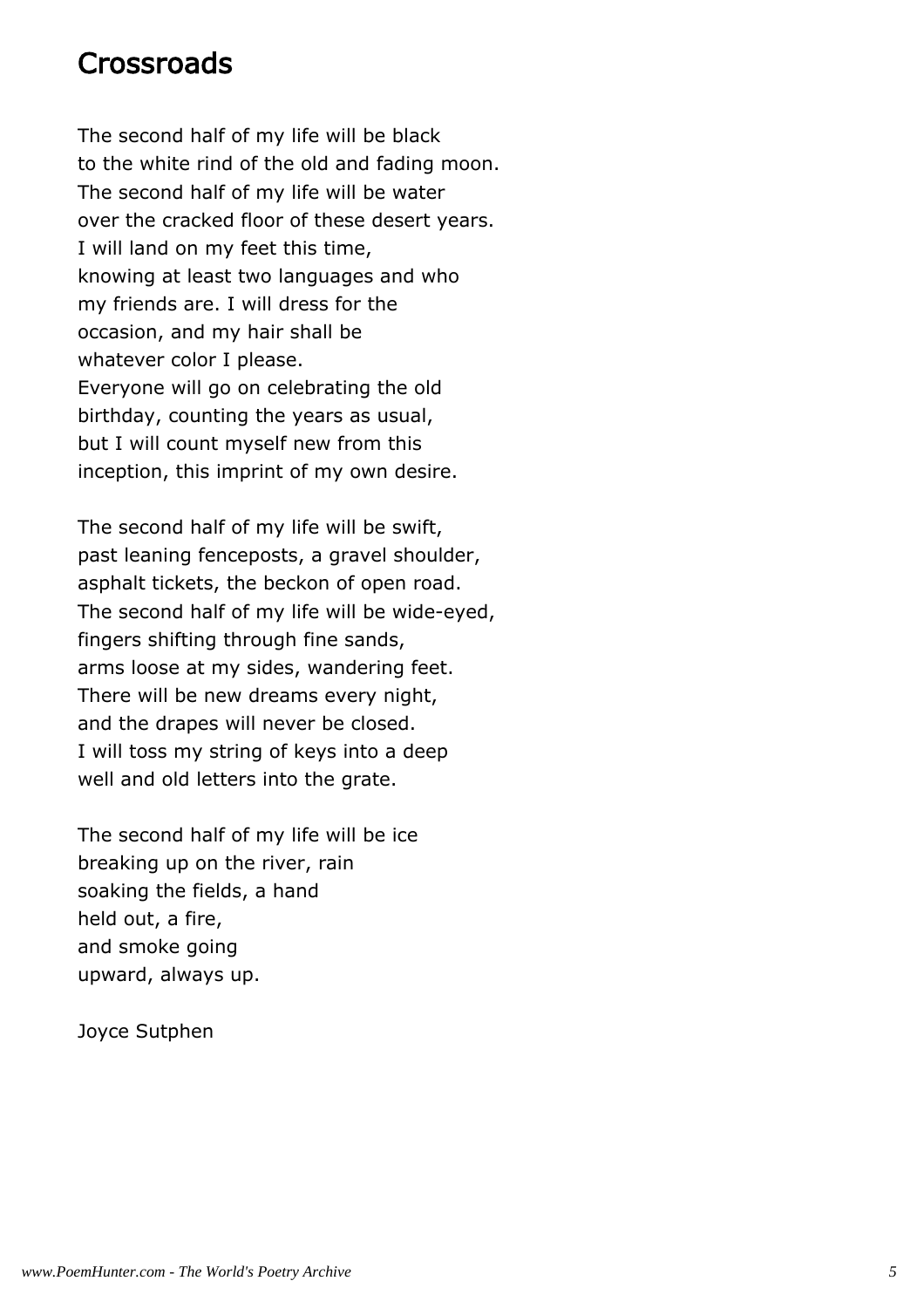# Evening Angelus

I have forgotten the words, and therefore I shall not conceive of a mysterious salvation, I shall not become a tall lily and bloom into blue and white. Then what oracular event shall appear on my doorstep? What announcement shall crowd me to a corner, protesting an unworthiness, which doubtless shall be believed?

But these are only bells we hear, pulled down by the arms of the drunken janitor, two fingers missing on his left hand. And we have climbed into that tower, its spiraling wooden staircase creaking beneath our feet. We have seen for ourselves that it is only iron that rings, iron swinging on an iron bar, the rough rope threading down to the cold ground, no death or holiness in those hollow shells.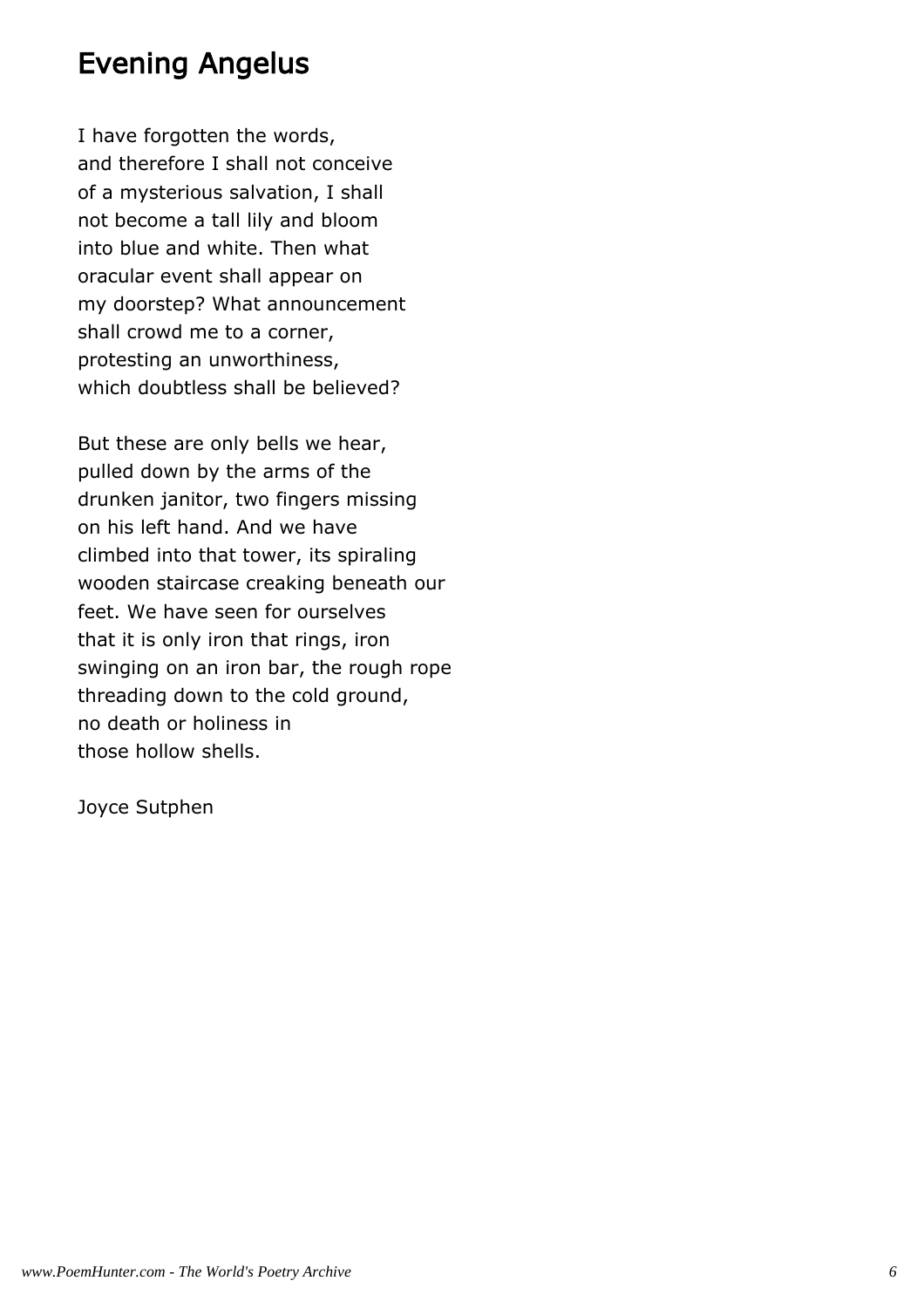#### Ever After

What am I to you now that you are no longer what you used to be to me?

Who are we to each other now that there is no us, now that what we once

were is divided into me and you who are not one but two separate and

unrelated persons except for that exthat goes in front of the words

that used to mean me, used to mean you, words we rarely used (husband, wife)

as when we once posed (so young and helpless) with our hands (yours, mine) clasped on the knife

that was sinking into the tall white cake. All that sweetness, the layers of one thing

and then another, and then one thing again.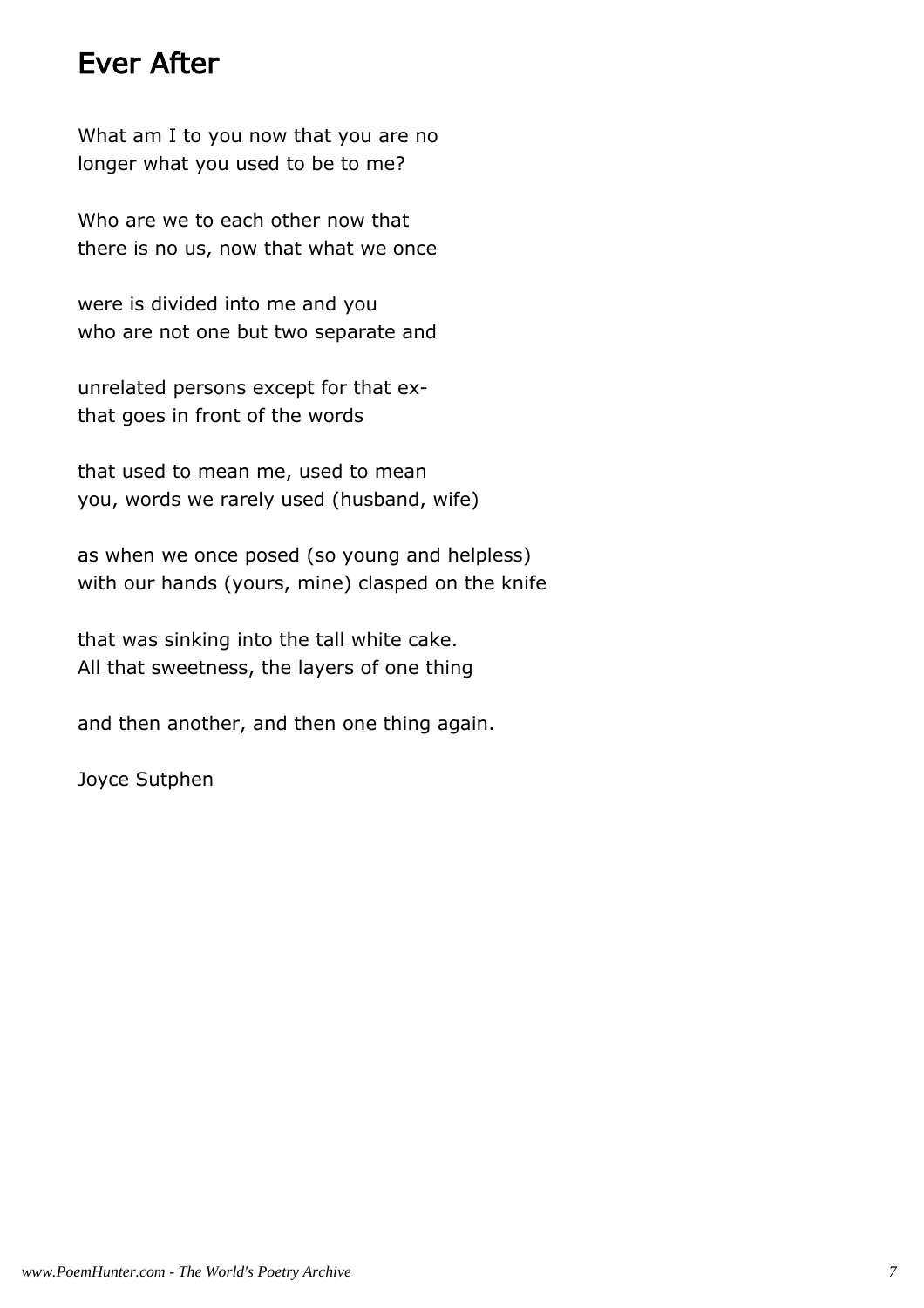## How To Listen

Tilt your head slightly to one side and lift your eyebrows expectantly. Ask questions.

Delve into the subject at hand or let things come randomly. Don't expect answers.

Forget everything you've ever done. Make no comparisons. Simply listen.

Listen with your eyes, as if the story you are hearing is happening right now.

Listen without blinking, as if a move might frighten the truth away forever.

Don't attempt to copy anything down. Don't bring a camera or a recorder.

This is your chance to listen carefully. Your whole life might depend on what you hear.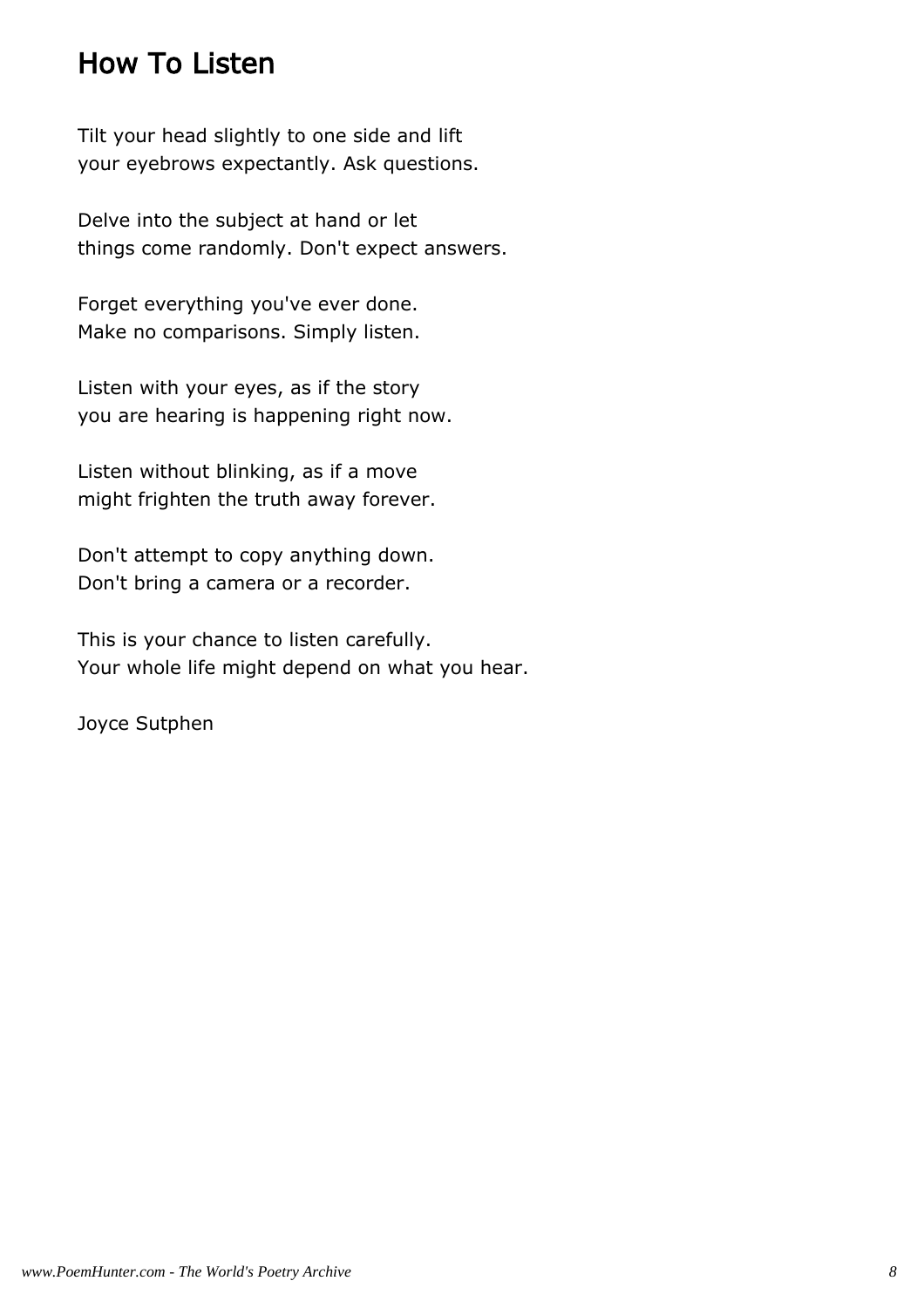# In Black

The image that haunts me is not beautiful. I do not think it will open into a field of wildflowers; I doubt that it will take wing suddenly, startling us into admiration.

It is one of those brutish facts of life, the awkward nakedness of the memory when it takes off its clothes and crawls between the top and bottom sheet. Or rather,

It is my mother's memory that I carry, pressed into my own: how at her grandfather's funeral, his daughter—my mother's mother stood at an open door and cried, and then

The blood ran down her legs, gushing from the womb where thirteen children had nestled, and now, at once horrified and at ease with her body's impropriety, they gathered all around.

This was the grandmother who lost three of those thirteen, who hung a million baskets of wash, who peeled a million potatoes, and splattered her arms with the grease of constant cooking.

This was my grandmother who kept chickens, who left her voice in the throats of all my aunts, and was struck down in the cellar, legs twisted beneath the fall and half her face stiffened.

Helpless until they found her, the jar of canned fruit smashed on the cement. And then at her funeral, I saw my mother's tears, gliding ahead of me in a black limousine, a procession not beautiful but haunting.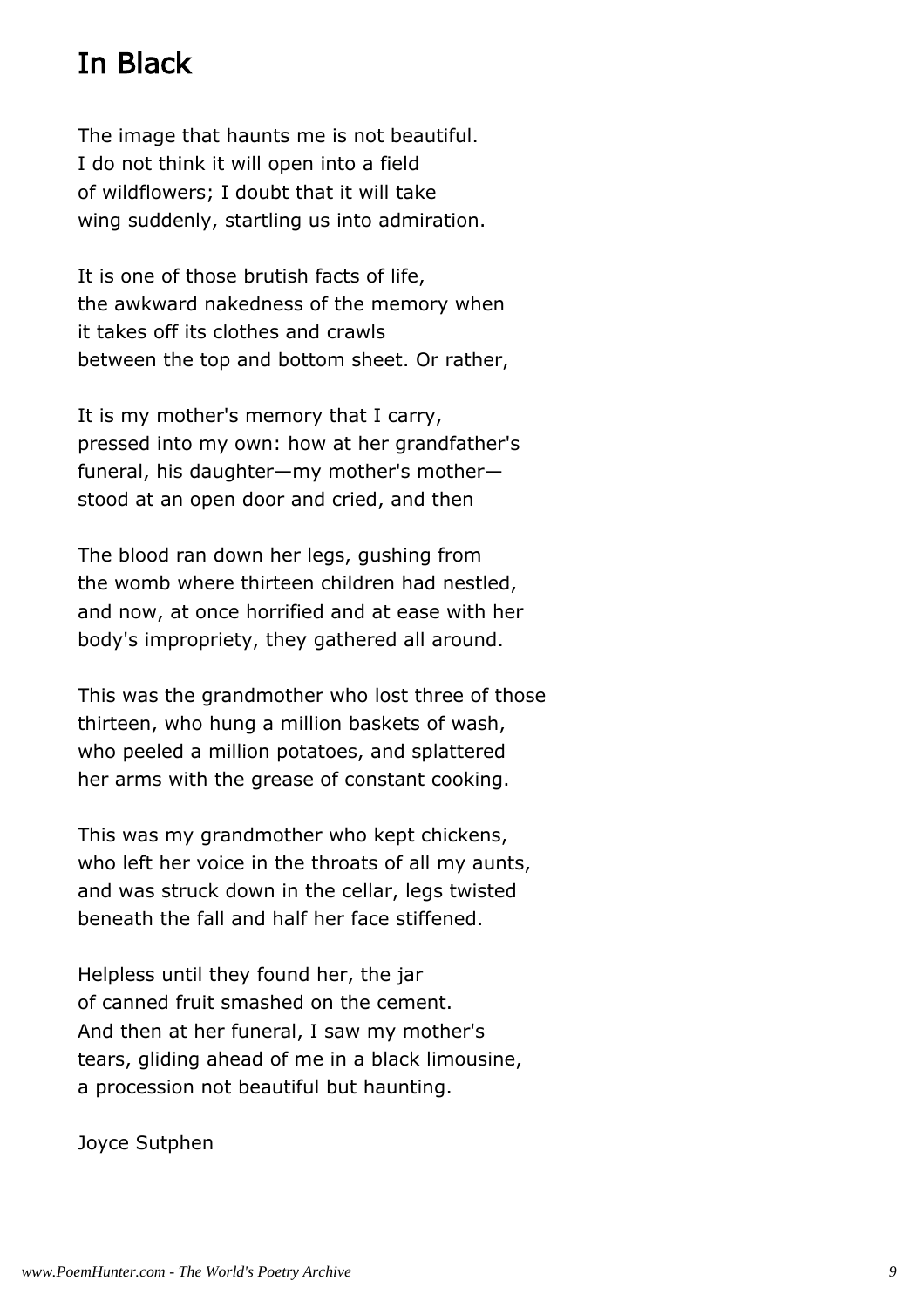# Just For The Record

It wasn't like that. Don't imagine my father in a feed cap, chewing a stem of alfalfa, spitting occasionally.

No bib-overalls over bare shoulders, no handkerchief around his neck. Don't imagine he didn't shave every morning.

The buildings on his farm weren't weathered gray; the lawns were always mowed. Don't imagine a car in the weeds.

I tell you this because you have certain ideas about me, about farmers and their daughters.

You imagine him bumbling along, some hayseed, when really, he wore his dark suit as gracefully as Cary Grant.

The one thing you're right about is that he worked too hard. You can't imagine how early and how late.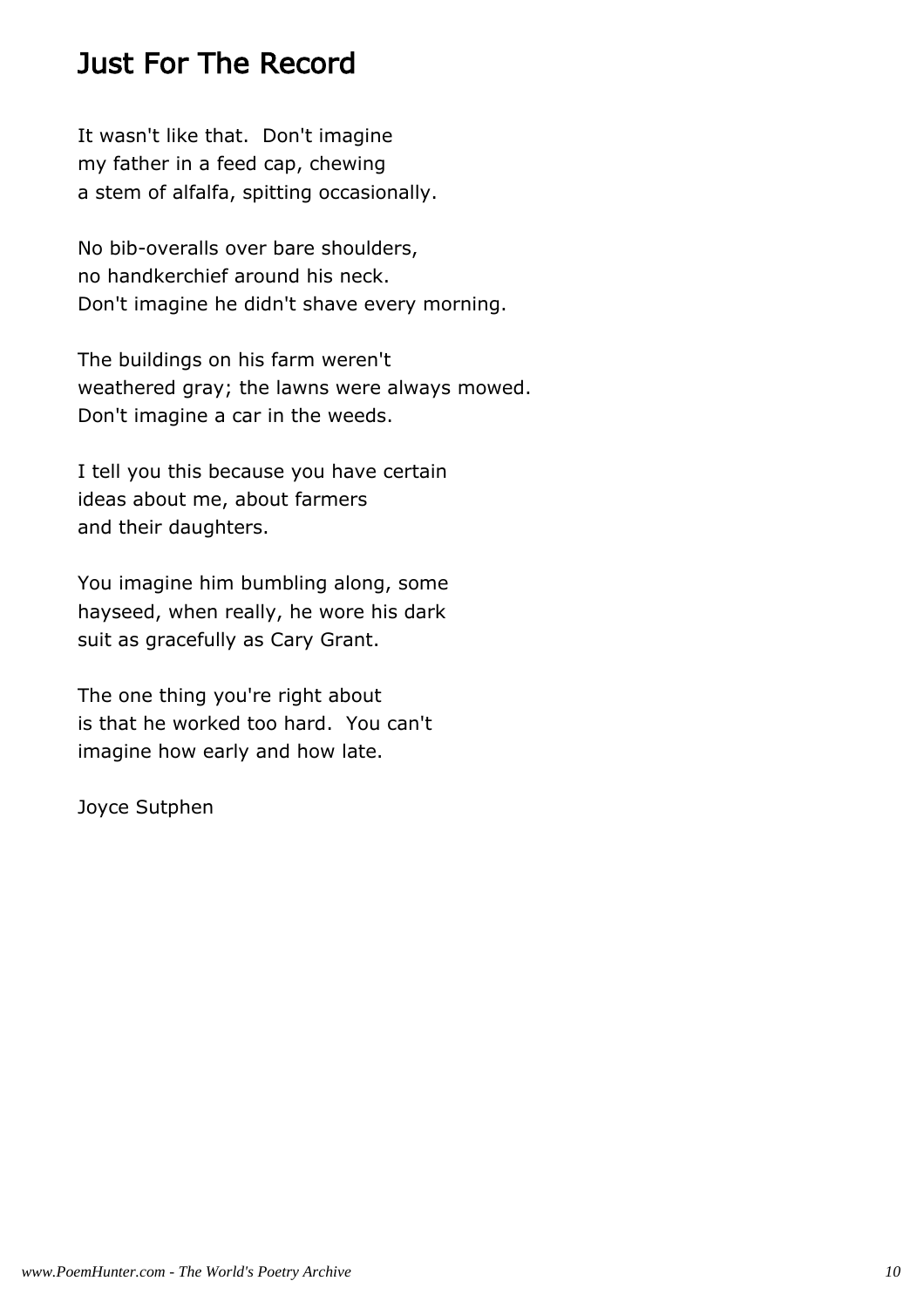# Living In The Body

Body is something you need in order to stay on this planet and you only get one. And no matter which one you get, it will not be satisfactory. It will not be beautiful enough, it will not be fast enough, it will not keep on for days at a time, but will pull you down into a sleepy swamp and demand apples and coffee and chocolate cake.

Body is a thing you have to carry from one day into the next. Always the same eyebrows over the same eyes in the same skin when you look in the mirror, and the same creaky knee when you get up from the floor and the same wrist under the watchband. The changes you can make are small and costly—better to leave it as it is.

Body is a thing that you have to leave eventually. You know that because you have seen others do it, others who were once like you, living inside their pile of bones and flesh, smiling at you, loving you, leaning in the doorway, talking to you for hours and then one day they are gone. No forwarding address.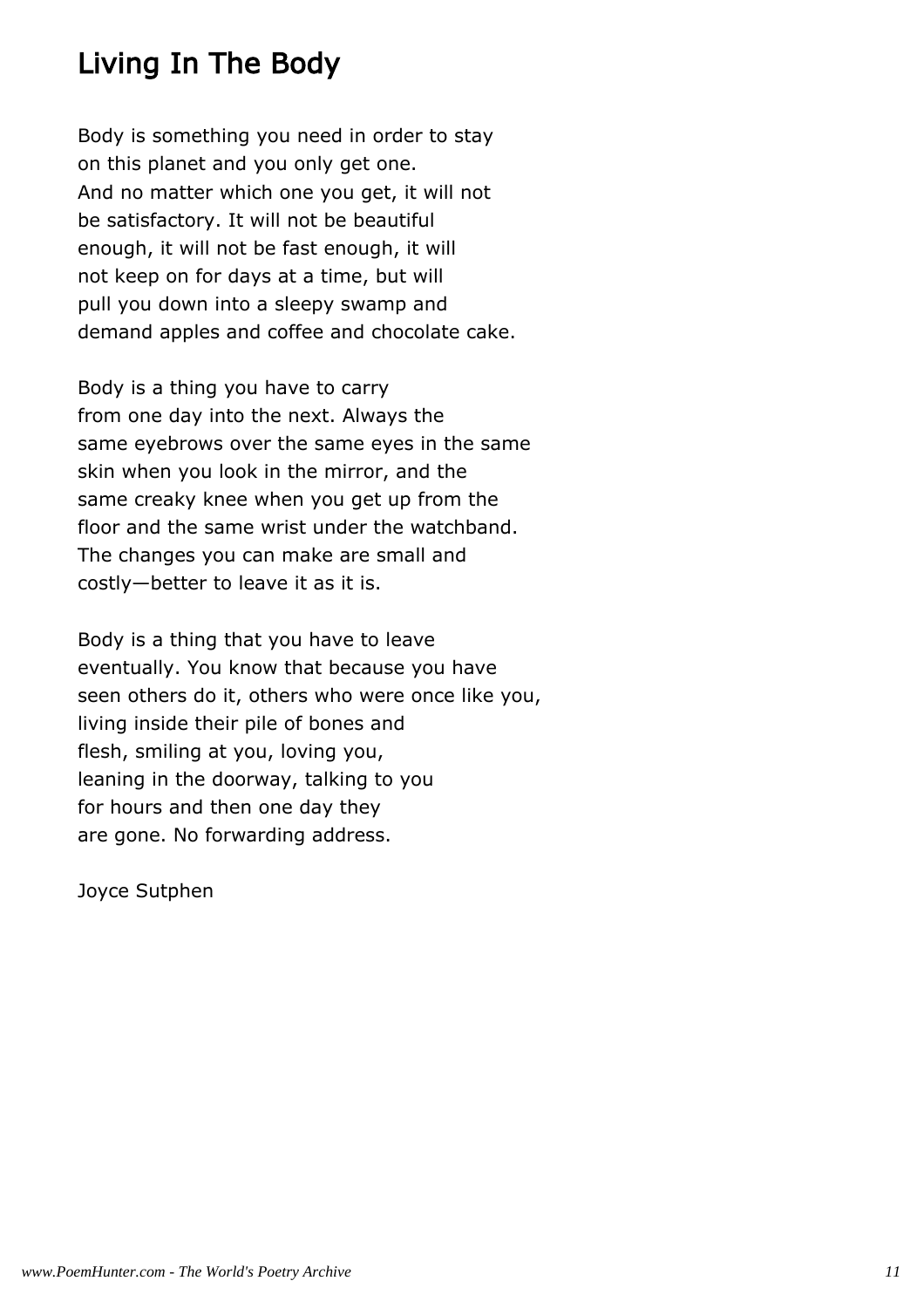### Naming The Stars

This present tragedy will eventually turn into myth, and in the mist of that later telling the bell tolling now will be a symbol, or, at least, a sign of something long since lost.

This will be another one of those loose changes, the rearrangement of hearts, just parts of old lives patched together, gathered into a dim constellation, small consolation.

Look, we will say, you can almost see the outline there: her fingertips touching his, the faint fusion of two bodies breaking into light.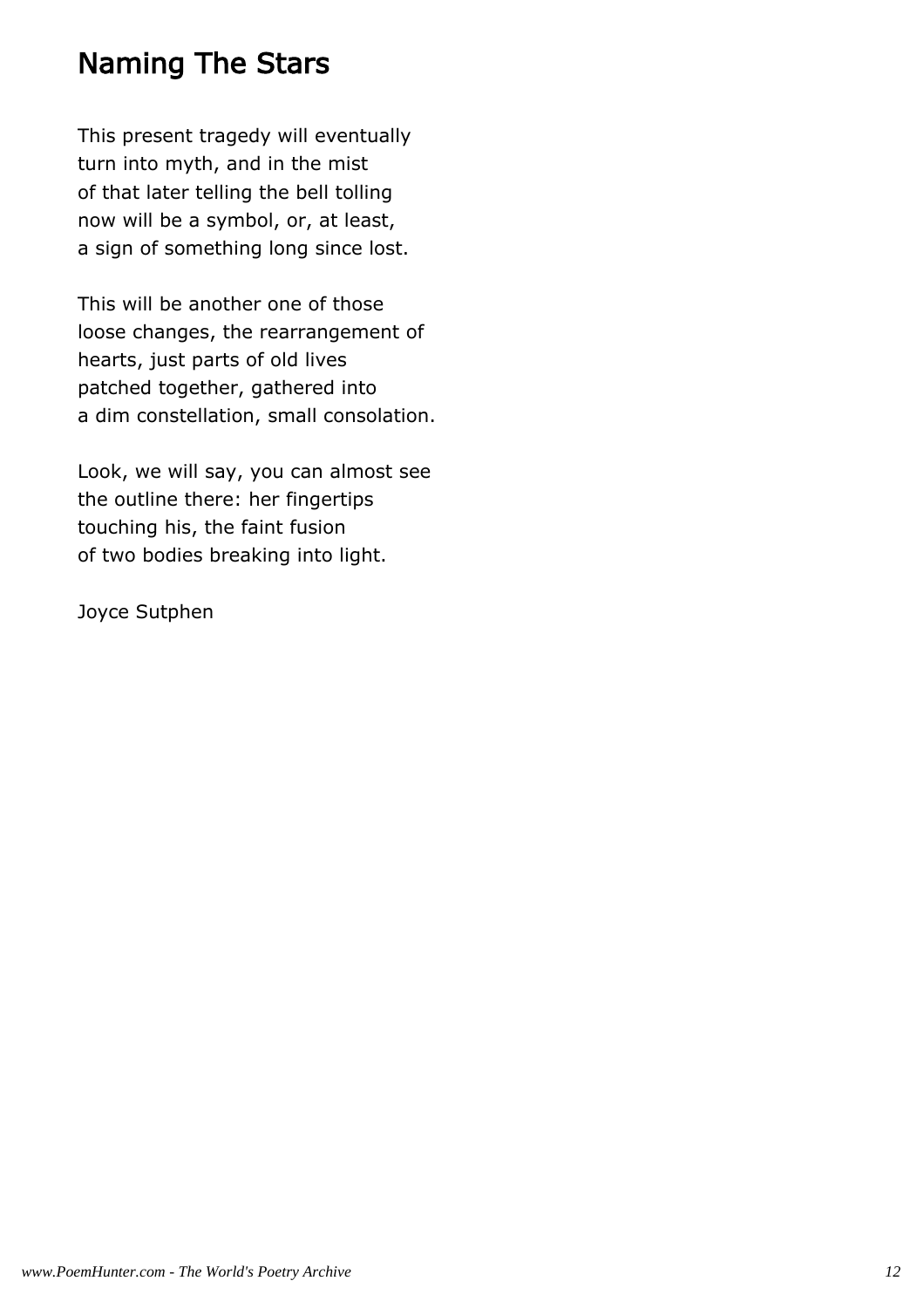#### Next Time

I'll know the names of all of the birds and flowers, and not only that, I'll tell you the name of the piano player I'm hearing right now on the kitchen radio, but I won't be in the kitchen,

I'll be walking a street in New York or London, about to enter a coffee shop where people are reading or working on their laptops. They'll look up and smile.

Next time I won't waste my heart on anger; I won't care about being right. I'll be willing to be wrong about everything and to concentrate on giving myself away.

Next time, I'll rush up to people I love, look into their eyes, and kiss them, quick. I'll give everyone a poem I didn't write, one specially chosen for that person. They'll hold it up and see a new world. We'll sing the morning in,

and I will keep in touch with friends, writing long letters when I wake from a dream where they appear on the Orient Express. " Meet me in Istanbul, " I'll say, and they will.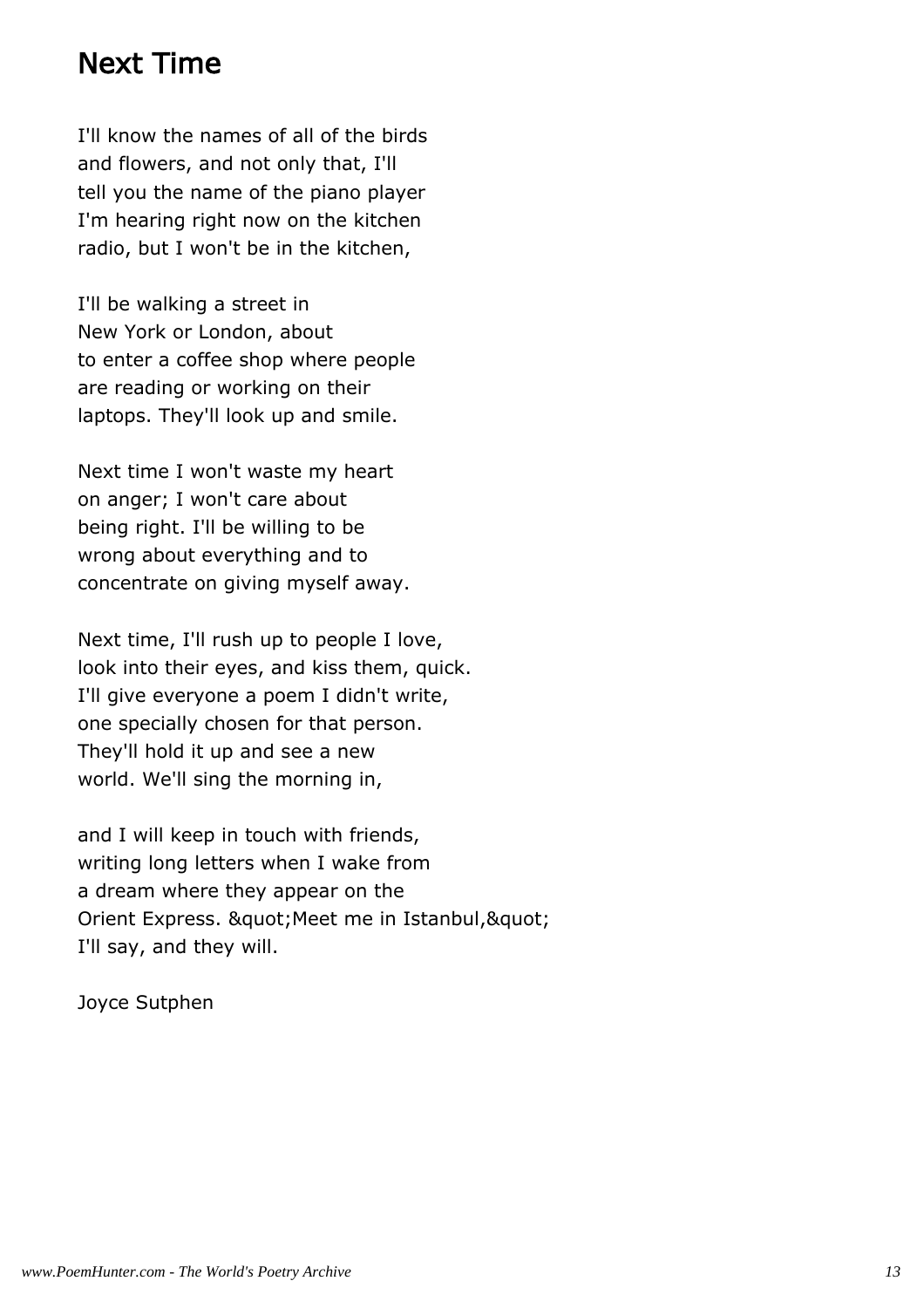# Older, Younger, Both

I feel older, younger, both at once. Every time I win, I lose. Every time I count, I forget and must begin again.

I must begin again, and again I must begin. Every time I lose, I win and must begin again.

Everything I plan must wait, and having to wait has made me old, and the older I get, the more I wait, and everything I'm waiting for has already been planned.

I feel sadder, wiser, neither together. Everything is almost true, and almost true is everywhere. I feel sadder, wiser, neither at once.

I end in beginning, in ending I find that beginning is the first thing to do. I stop when I start, but my heart keeps on beating, so I must go on starting in spite of the stopping.

I must stop my stopping and start to start— I can end at the beginning or begin at the end. I feel older, younger, both at once.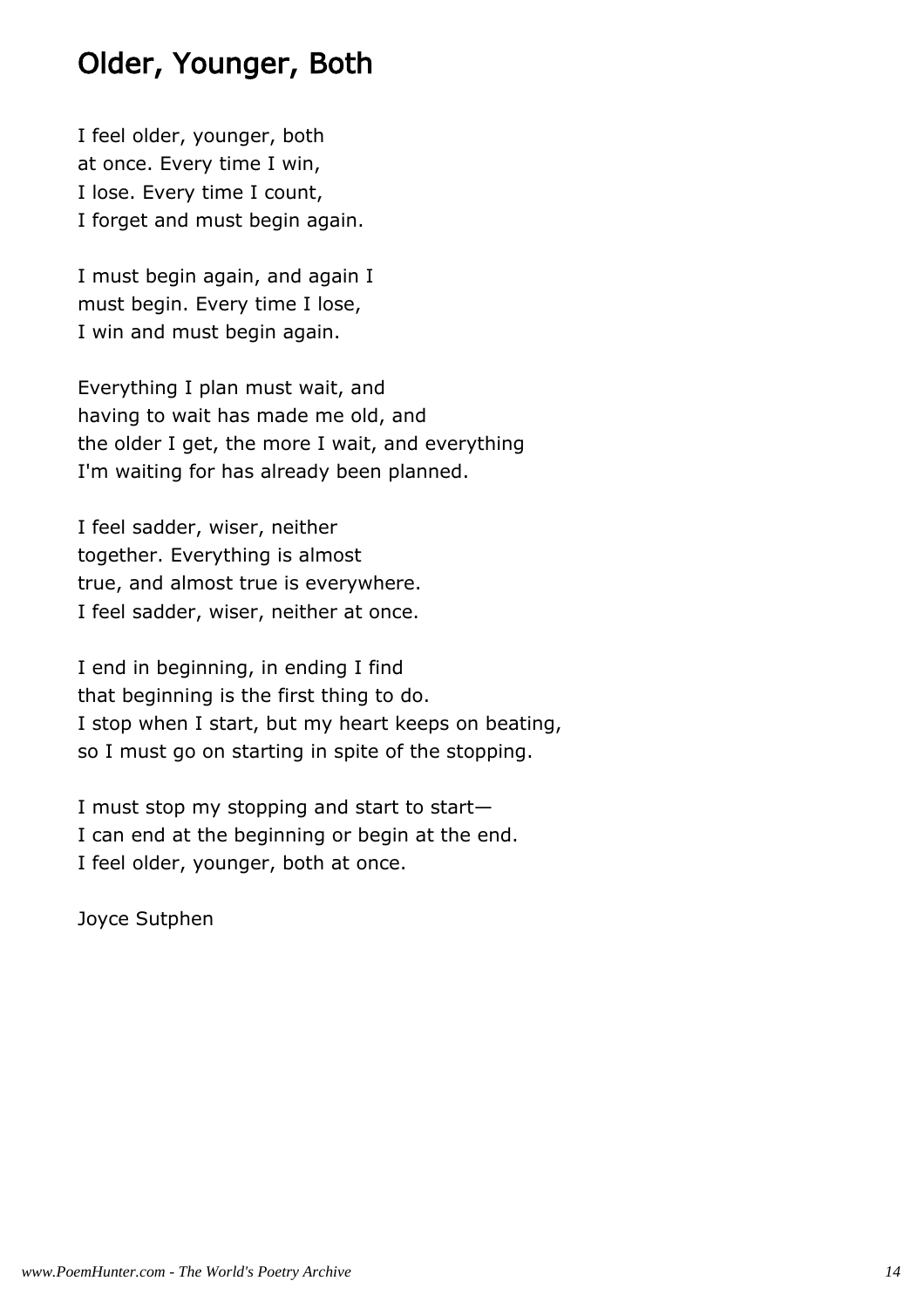#### Sometimes Never

Talking, we begin to find the way into our hearts, we who knew no words, words being a rare commodity in those countries we left behind.

Both refugees and similarly deprived, we marvel at the many things there are to say: so many variations and colors of the same thought, so

many different lengths in the words that line up together on our tongues. No scarcity, no rationing, no waiting in line in order to buy

the same answer we heard each time we asked, that one word, owned by the state, manufactured by the state, serving all purposes equally alike: No, No, No, and sometimes Never.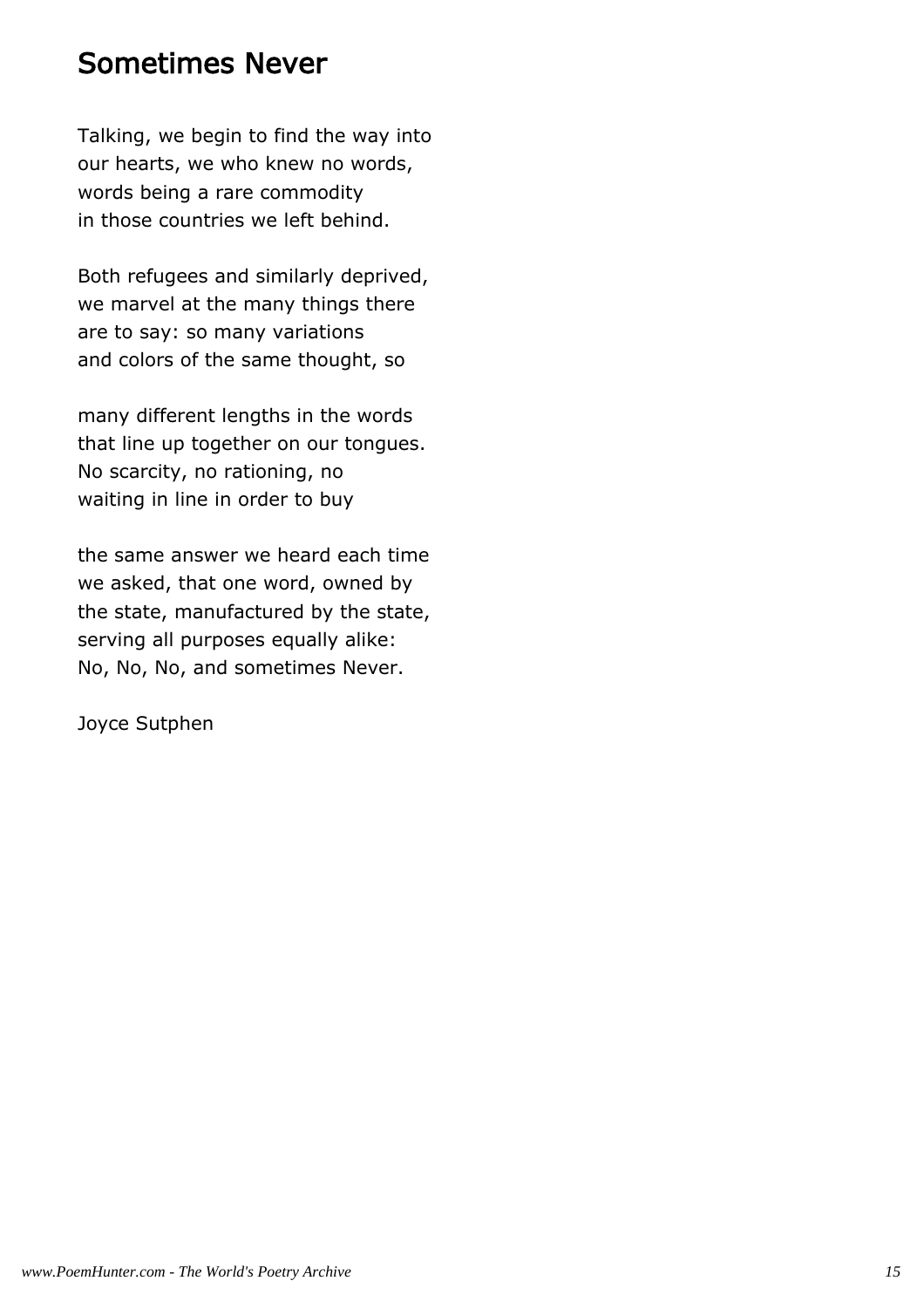# The Aunts

I like it when they get together and talk in voices that sound like apple trees and grape vines,

and some of them wear hats and go to Arizona in the winter, and they all like to play cards.

They will always be the ones who say & quot; It is time to go now, & quot; even as we linger at the door,

or stand by the waiting cars, they remember someone—an uncle we never knew—and sigh, all

of them together, like wind in the oak trees behind the farm where they grew up—a place

I remember—especially the hen house and the soft clucking that filled the sunlit yard.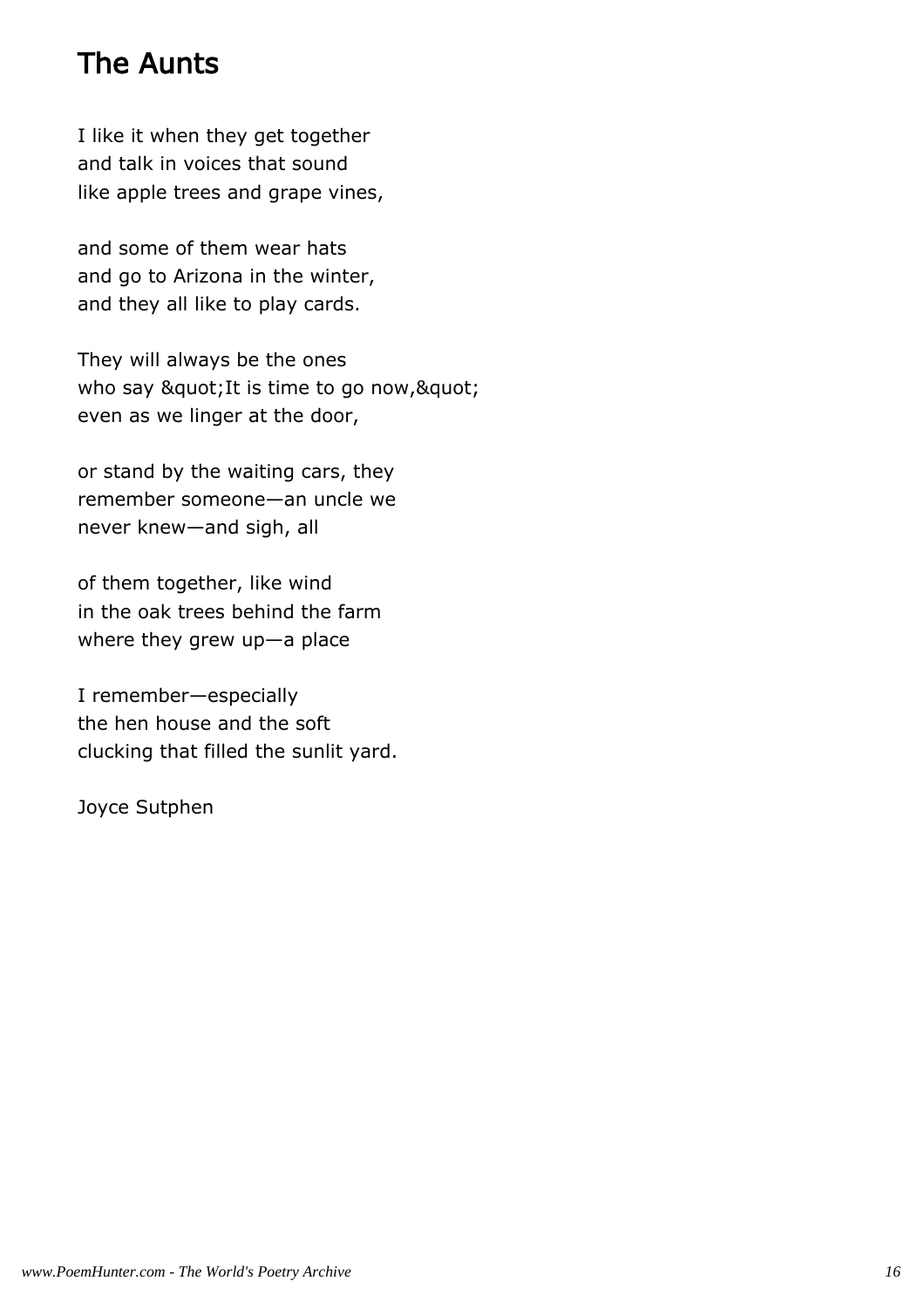# The Exam

It is mid-October. The trees are in their autumnal glory (red, yellow-green,

orange) outside the classroom where students take the mid-term, sniffling softly as if

identifying lines from Blake or Keats was such sweet sorrow, summoned up in words

they never saw before. I am thinking of my parents, of the six decades they've

been together, of the thirty thousand meals they've eaten in the kitchen, of the

more than twenty thousand nights they've slept under the same roof. I am wondering

who could have fashioned the test that would have predicted this success? Who could have known?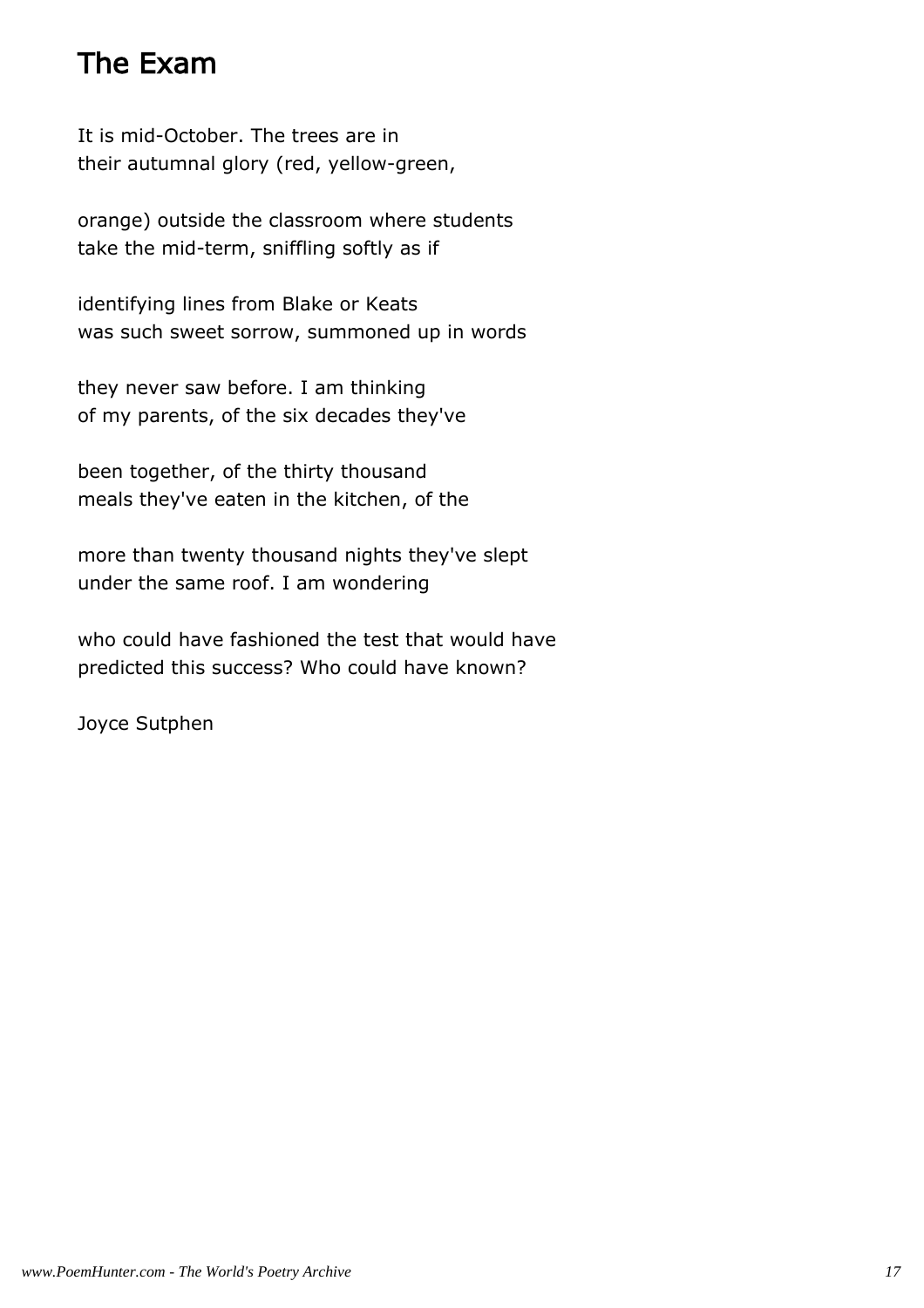# The Exorcism

It was homemade and primitive, like pulling a tooth with a string and a slamming door, like taking out an appendix by kerosene light where dogs wandered in and out the dirt-floored room. Nothing for the pain that everyone wanted to examine, the twisted heart they thought they could shout back into place.

Moaning and fluttering their fleshy hands on the wind, on the wail of the soul possessed, they certified her in a manner Inquisitional, frantic when she held to the grip of darkness, grimly determined to wait the thing out, something learned from movie sheriffs, white hats ghostly in the moonlight.

When she would not answer (though they conjured her by heaven and by the all mighty names they knew), they laid hands on her and shouted down the well of her eyes. Many tongues twisted in their mouths when she went, leaving behind only the smallest tooth of wickedness.